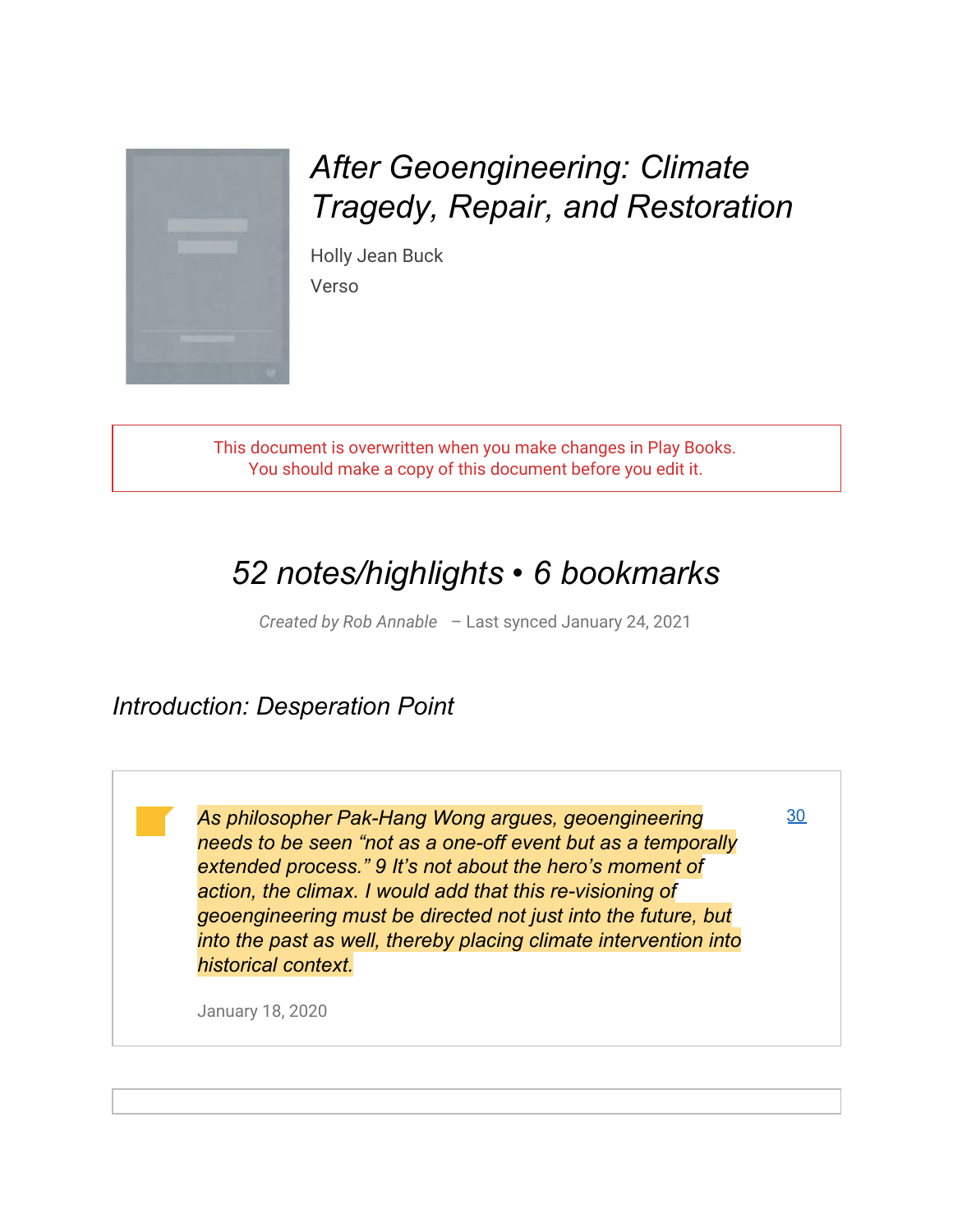*Whatever form of capitalism we're living in now, it doesn't seem like a system in which carbon removal is going to evolve. The derivation of capitalism we're coping with is predatory, inelegant, and fragmented, seemingly incapable of delivering fixed-capital tools like carbon capture and storage or transformative bioenergy to extend its lifespan.*

[34](http://play.google.com/books/reader?printsec=frontcover&output=reader&id=wAnCJQAAAEAJ&source=books-notes-export&pg=GBS.PA34.w.0.0.0.2.0.2)

[34](http://play.google.com/books/reader?printsec=frontcover&output=reader&id=wAnCJQAAAEAJ&source=books-notes-export&pg=GBS.PA34.w.0.0.0.4.0.1)

[35](http://play.google.com/books/reader?printsec=frontcover&output=reader&id=wAnCJQAAAEAJ&source=books-notes-export&pg=GBS.PA35.w.0.0.0.4)

January 18, 2020

*Wark speculates on the emergence of what he calls the "vectoralist" class, a new postcapitalist ruling class that owns and controls the means of producing information: the vectors. This is actually worse than capitalism, Wark argues, because the information vector can render everything on the planet a resource.*

January 18, 2020

*But unlike cleantech, Level 2 is a cleanup operation; in general, these scales of storage and disposal don't generate usable products.*

January 18, 2020

*Level 2 requires a massive transformation: economic, political, cultural. It implies that we decide to treat carbon dioxide as a waste product and dedicate a significant portion of GDP to cleaning it up, at the least. It would require profound state regulation—the same sort that's needed for strong mitigation, and then some.* [37](http://play.google.com/books/reader?printsec=frontcover&output=reader&id=wAnCJQAAAEAJ&source=books-notes-export&pg=GBS.PA37)

January 18, 2020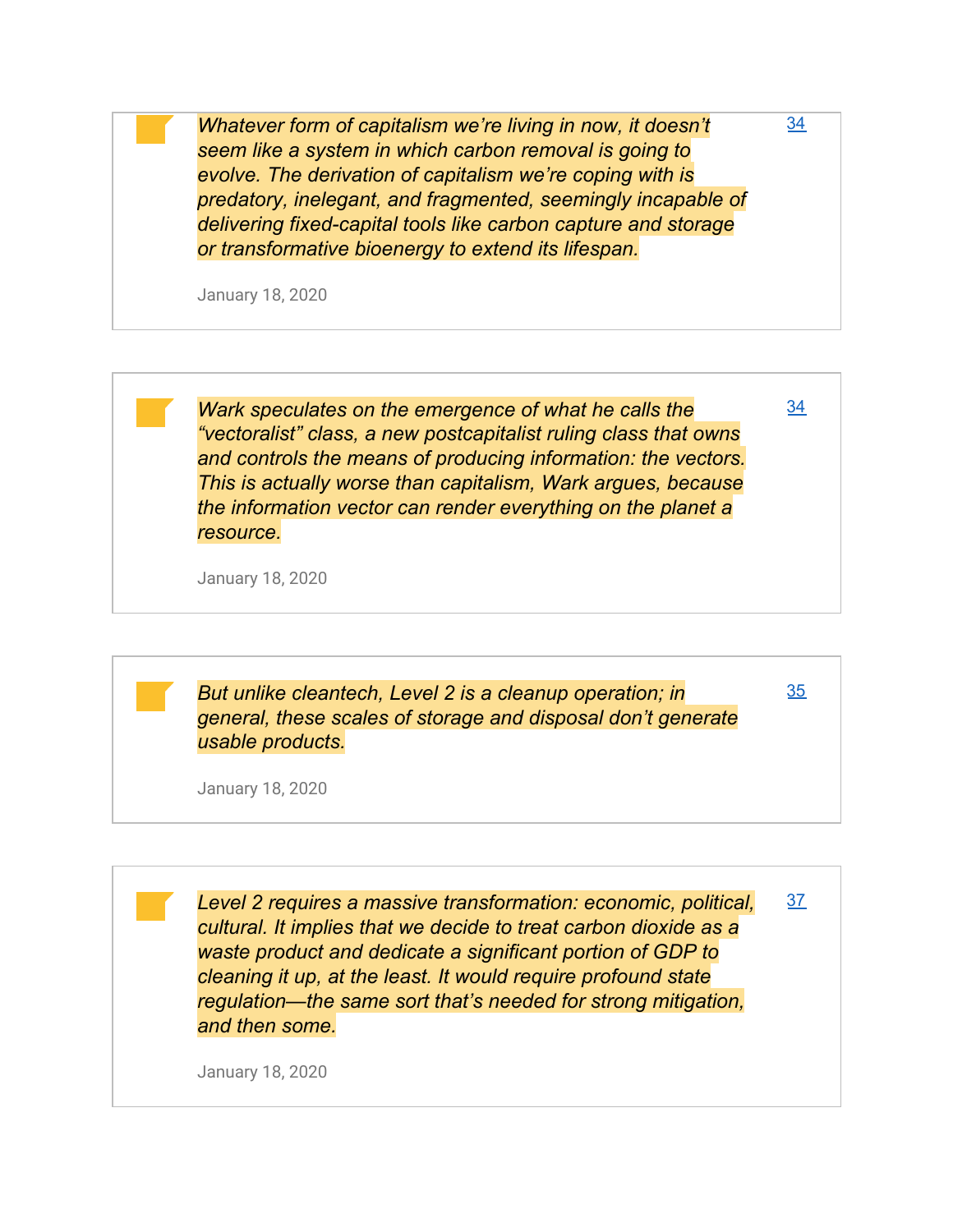*There's an abyss in contemporary thinking about the role of industrial technology in coping with climate change. On one side of this abyss are people who appraise the potential of technology optimistically, but fail to articulate any real historical awareness of how technology has developed in and through contexts that are often exploitative, unequal, and even violent. On the other side of the abyss are thinkers who, on the contrary, have a deep understanding of colonialism, imperialism, and the historical evolution of capitalism, but dismiss technology as a useful part of responding to climate change.* [38](http://play.google.com/books/reader?printsec=frontcover&output=reader&id=wAnCJQAAAEAJ&source=books-notes-export&pg=GBS.PA38.w.0.0.0.2)

Wakanda forever

January 19, 2020

*Sociologist Jesse Goldstein, in Planetary Improvement, his critical ethnographic analysis of cleantech, observes that "the sociotechnical capacity is out there to transform the world in any number of ways," but realizing emancipatory visions will require "killing the investor" in our minds, "thereby liberating our imaginations, our sciences, and our technologies from the narrowing logic of capital."*

January 18, 2020

*Austerity Ecology and the Collapse-Porn Addicts: A Defence of Growth, Progress, Industry, and Stuff, derides the left's*

[39](http://play.google.com/books/reader?printsec=frontcover&output=reader&id=wAnCJQAAAEAJ&source=books-notes-export&pg=GBS.PA39.w.0.0.0.3)

[39](http://play.google.com/books/reader?printsec=frontcover&output=reader&id=wAnCJQAAAEAJ&source=books-notes-export&pg=GBS.PA39.w.0.0.0.1.0.1)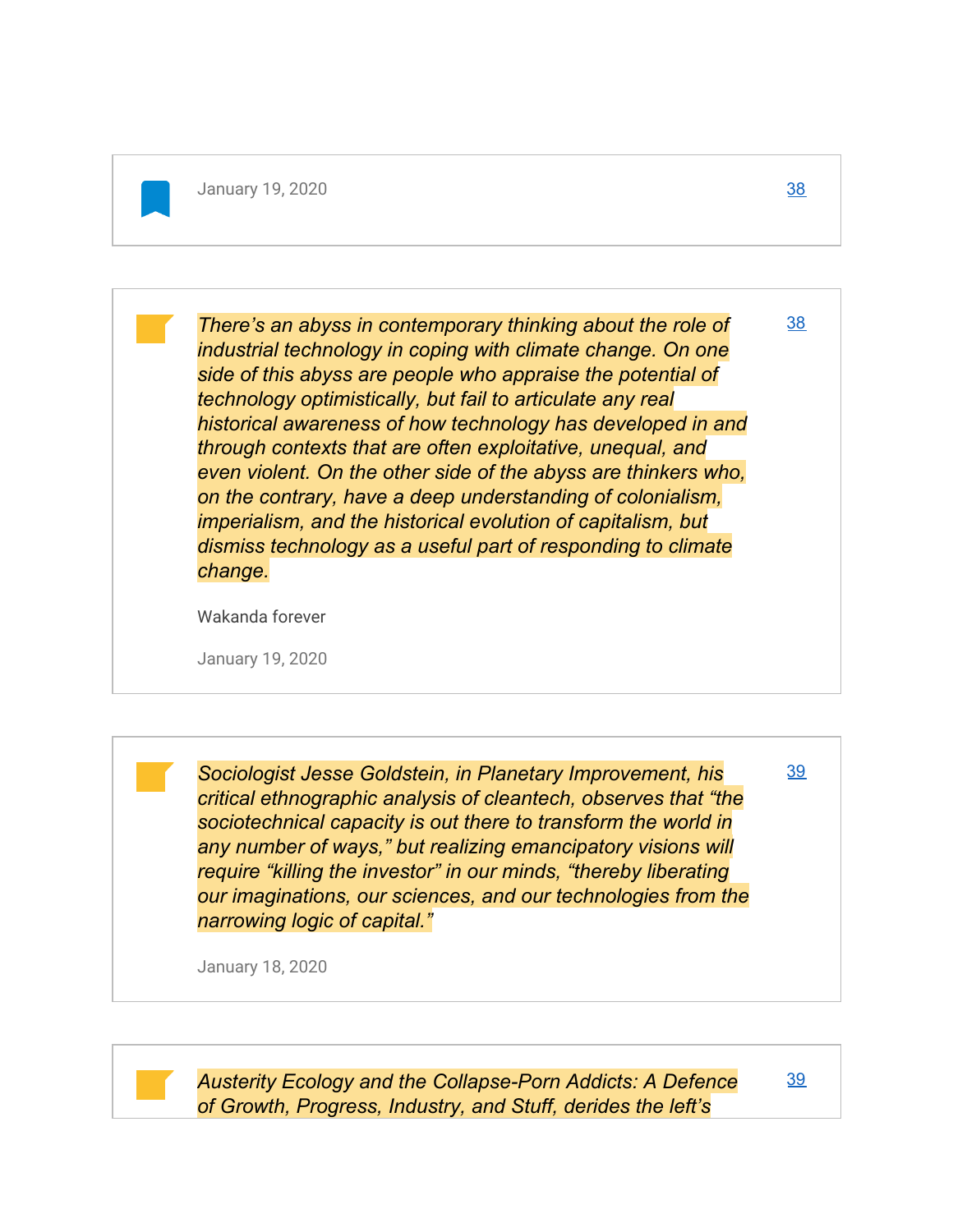*small-is-beautiful, local-retreat tendencies, pointing out that the left was not always this way: Historically, when we criticised the failings of the market, the left had no particular quarrel with industry, let alone science, technology, or medicine. We celebrated modernity. Rather, our demand had always been that the fruits of civilization should be extended to all of humanity. When did we turn away from the idea that capitalism was the problem, and begin to believe that it was modernity instead, or even the advent of mankind itself, that was the problem? 18*

January 18, 2020

*In some kind of company with this book is Nick Srnicek and Alex Williams's Inventing the Future: Postcapitalism and a World without Work. Srnicek and Williams reject the localism of "folk politics" and call for repurposing technologies, pointing out that it's not just about seizing the means of production, but inventing new means of production. 19*

[40](http://play.google.com/books/reader?printsec=frontcover&output=reader&id=wAnCJQAAAEAJ&source=books-notes-export&pg=GBS.PA40.w.0.0.0.2)

January 18, 2020

*David Keith and Josh Horton: At the risk of oversimplification, this line of argument essentially involves rich-country commentators criticizing solar geoengineering in an effort to shore up mitigation as their priority domestic climate policy, while ignoring the potentially huge distributional advantages SRM [solar radiation management] might confer on the world's poorest in the global South.* [42](http://play.google.com/books/reader?printsec=frontcover&output=reader&id=wAnCJQAAAEAJ&source=books-notes-export&pg=GBS.PA42.w.0.0.0.1.0.1)

January 18, 2020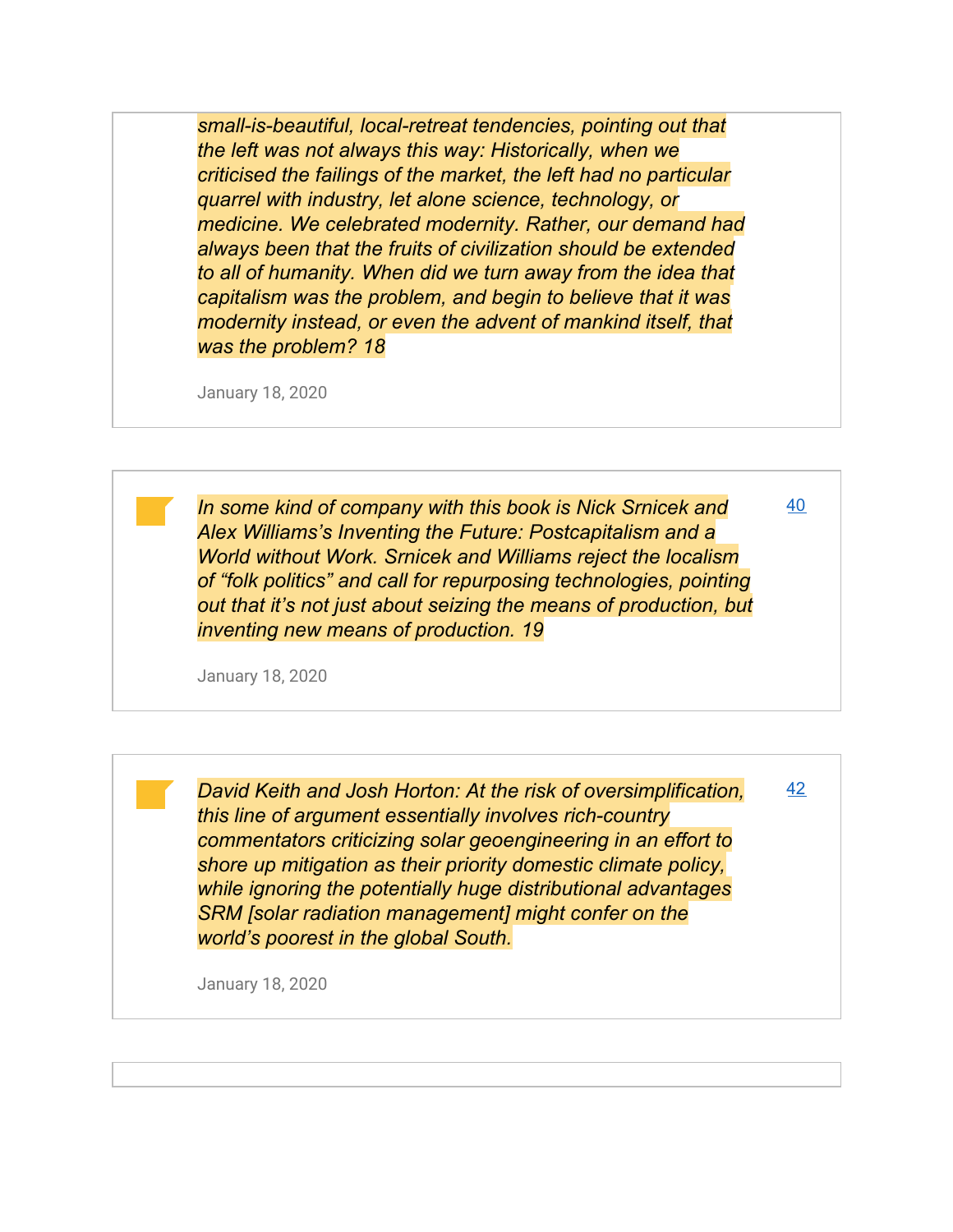*At the roots of this binary between geoengineering and social transformation, I think, are contemporary struggles around agriculture and food sovereignty. Contemporary agriculture is riddled with binary constructions: there's holistic agroecology versus reductionist and mechanistic industrial agriculture; resilient agroecology versus techno-fix drought-resistant crop breeding* [43](http://play.google.com/books/reader?printsec=frontcover&output=reader&id=wAnCJQAAAEAJ&source=books-notes-export&pg=GBS.PA43.w.0.0.0.3)

January 19, 2020

*geoengineering is never going to be like those other emerging technologies, all of which played transformative roles in economies. Instead, carbon removal is likely to be analogous to waste control: a massive industry, but not a transformative one. Solar geoengineering, in particular, is ameliorative and not generative; that is, it doesn't generate new wealth.* [45](http://play.google.com/books/reader?printsec=frontcover&output=reader&id=wAnCJQAAAEAJ&source=books-notes-export&pg=GBS.PA45.w.0.0.0.4)

January 19, 2020

*Infrastructure inscribes cultural messages in the landscape; it expresses both authorship and authority. Mega-engineering projects are hyperlegible; scale becomes a design factor.*

[50](http://play.google.com/books/reader?printsec=frontcover&output=reader&id=wAnCJQAAAEAJ&source=books-notes-export&pg=GBS.PA50.w.0.0.0.1.0.1)

[58](http://play.google.com/books/reader?printsec=frontcover&output=reader&id=wAnCJQAAAEAJ&source=books-notes-export&pg=GBS.PA58.w.0.0.0.4)

January 19, 2020

#### *Part I: Cultivation*

*Hale's words are haunting: After all, these storehouses of gas, petroleum, and coal are precious endowments to man by nature. Human decency should teach us not to destroy them*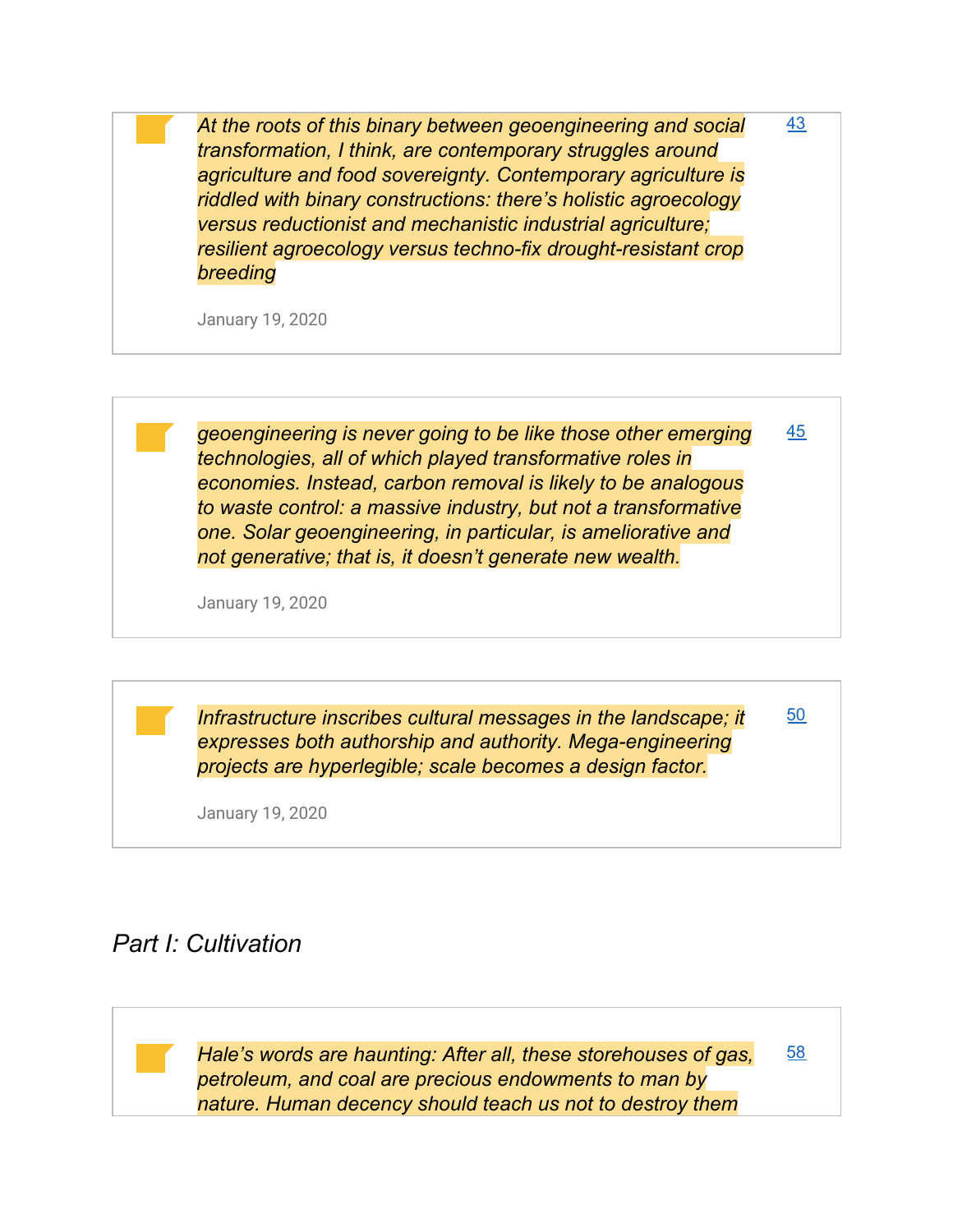*indiscriminately. Human kindness should teach us to preserve as much as possible for our children. Nevertheless, utter profligacy has gained the upper hand; as pirates and plunderers we seem destined to go down the road of defeated nations. 2*

January 19, 2020

*bioenergy with carbon capture and sequestration (BECCS)* [61](http://play.google.com/books/reader?printsec=frontcover&output=reader&id=wAnCJQAAAEAJ&source=books-notes-export&pg=GBS.PA61.w.0.0.0.1)

January 19, 2020

*For example, grasses like Miscanthus, trees like willow or poplar, and crop residues like wheat straw or woody biomass are all second-generation feedstocks. These advanced fuel crops often contain more energy, and they can grow on "marginal" land. Some of them are "cellulosic" biofuels, meaning combustibles can be produced from cellulose, the fiber of the plant.*

[69](http://play.google.com/books/reader?printsec=frontcover&output=reader&id=wAnCJQAAAEAJ&source=books-notes-export&pg=GBS.PA69.w.0.0.0.3)

[71](http://play.google.com/books/reader?printsec=frontcover&output=reader&id=wAnCJQAAAEAJ&source=books-notes-export&pg=GBS.PA71.w.0.0.0.2)

January 19, 2020

*Algae could also be used with second-generation biofuel feedstock carbon capture in an integrated BECCS system. For example, one study proposed replacing soybean fields with algae and eucalyptus forests planted together: the biomass from the eucalyptus would provide the algae with heat, carbon dioxide, and electricity, with the remainder of the carbon stored. The system as a whole would produce more protein than soy does, with no increase in water demand. 29*

January 19, 2020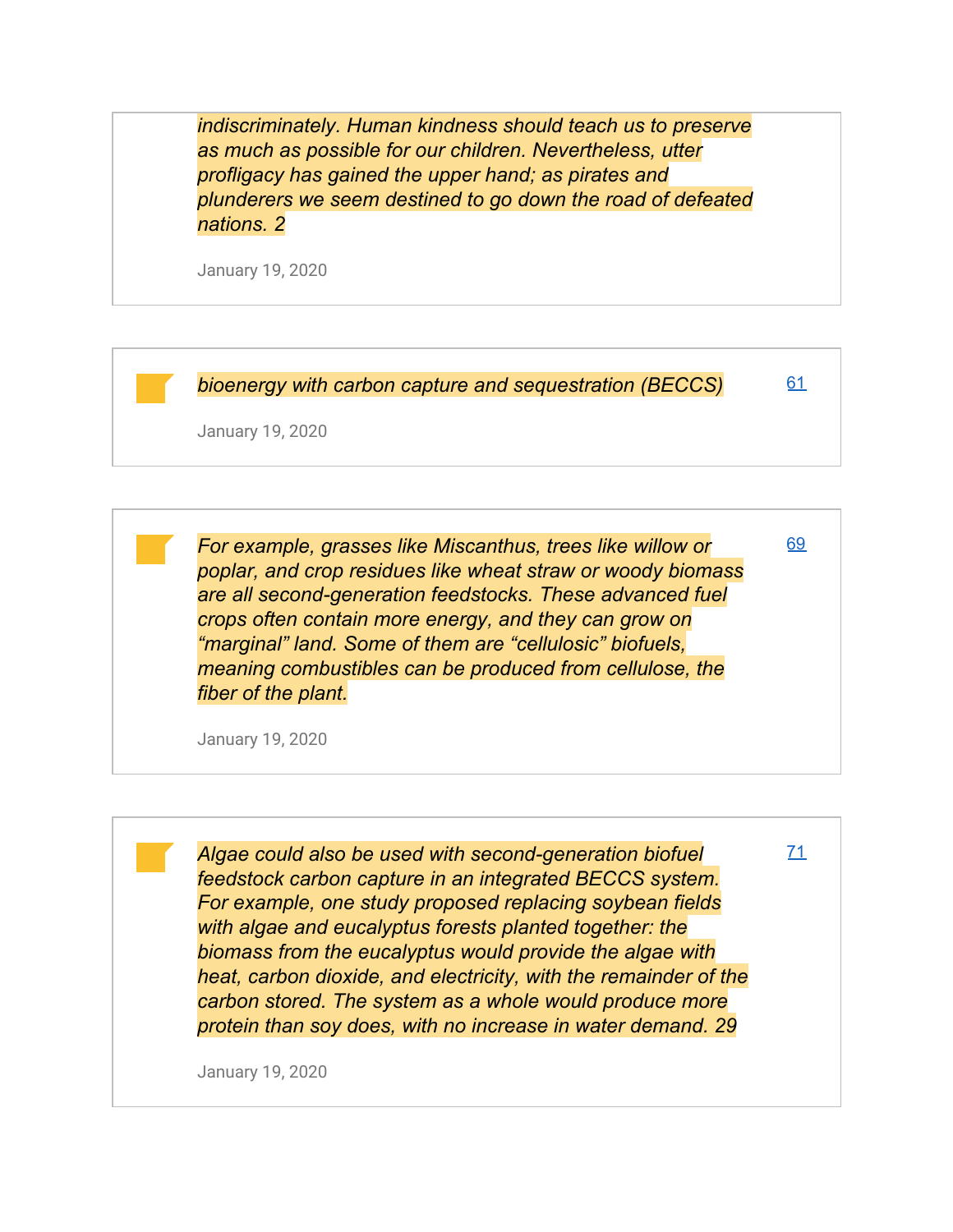#### *integrated multi-trophic aquaculture*

February 28, 2020

*Dr. Yarish explains, "We can't employ technologies that you see in Asia, where labor costs are very low; we have to adapt." This means using techniques that require not ten people but one or two. Part of his approach to helping the industry get on its feet is to make all his work open source. "I made a decision a number of years ago that in order to develop a seaweed cultivation industry in North America—the biggest problem had been people trying to always do things quietly. Secretly … And I felt that at least the primary research should be open source, so people would not have that as a limitation." Yarish's team has a free handbook for cultivating seaweed, as well as a great six-part introduction on YouTube.* [88](http://play.google.com/books/reader?printsec=frontcover&output=reader&id=wAnCJQAAAEAJ&source=books-notes-export&pg=GBS.PA88.w.0.0.0.3.0.1)

February 28, 2020

*it's tough for seaweeds to qualify as carbon sinks under the UN Framework Convention on Climate Change. The definition has been set up for trees—in terms of carbon turnover time—but with seaweeds, the carbon they draw down is easily decomposed and released again, and the turnover time is less than ten years (versus several decades for trees)*

February 28, 2020

[87](http://play.google.com/books/reader?printsec=frontcover&output=reader&id=wAnCJQAAAEAJ&source=books-notes-export&pg=GBS.PA87.w.0.0.0.4)

[90](http://play.google.com/books/reader?printsec=frontcover&output=reader&id=wAnCJQAAAEAJ&source=books-notes-export&pg=GBS.PA90.w.0.0.0.2)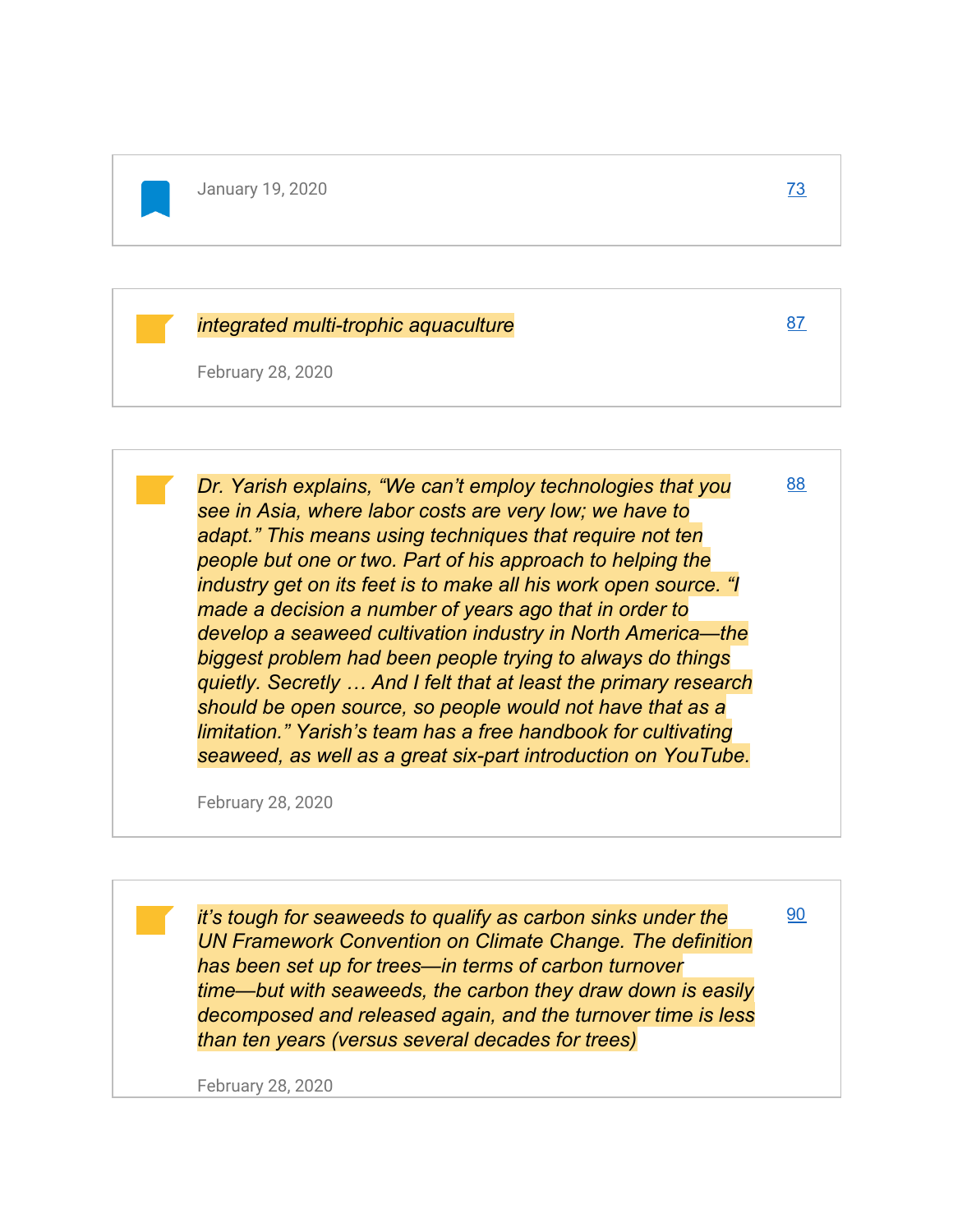*But if it came from 3,000 meters below the ground in unnatural ways, asks an engineer, how can you put it back in a natural way?*

[99](http://play.google.com/books/reader?printsec=frontcover&output=reader&id=wAnCJQAAAEAJ&source=books-notes-export&pg=GBS.PA99.w.0.0.0.1)

[99](http://play.google.com/books/reader?printsec=frontcover&output=reader&id=wAnCJQAAAEAJ&source=books-notes-export&pg=GBS.PA99.w.0.0.0.1)

[99](http://play.google.com/books/reader?printsec=frontcover&output=reader&id=wAnCJQAAAEAJ&source=books-notes-export&pg=GBS.PA99.w.0.0.0.2)

[100](http://play.google.com/books/reader?printsec=frontcover&output=reader&id=wAnCJQAAAEAJ&source=books-notes-export&pg=GBS.PA100.w.0.0.0.2)

February 28, 2020

*natural climate solutions. These practices are a climate-focused subset of "nature-based solutions" or "ecosystem-based solutions," and are now an established part of the vocabulary in settings like these.*

February 28, 2020

*Natural climate solutions are conservation, restoration, and land management actions that either increase carbon storage or avoid greenhouse gas emissions from ecosystems.*

February 28, 2020

*this restoration narrative—which Kearnes and Rickards describe in conjunction with a "land aesthetic" that is deeply moral—is a powerful force underlying the rise of natural climate solutions, and terrestrial carbon removal in particular.*

February 28, 2020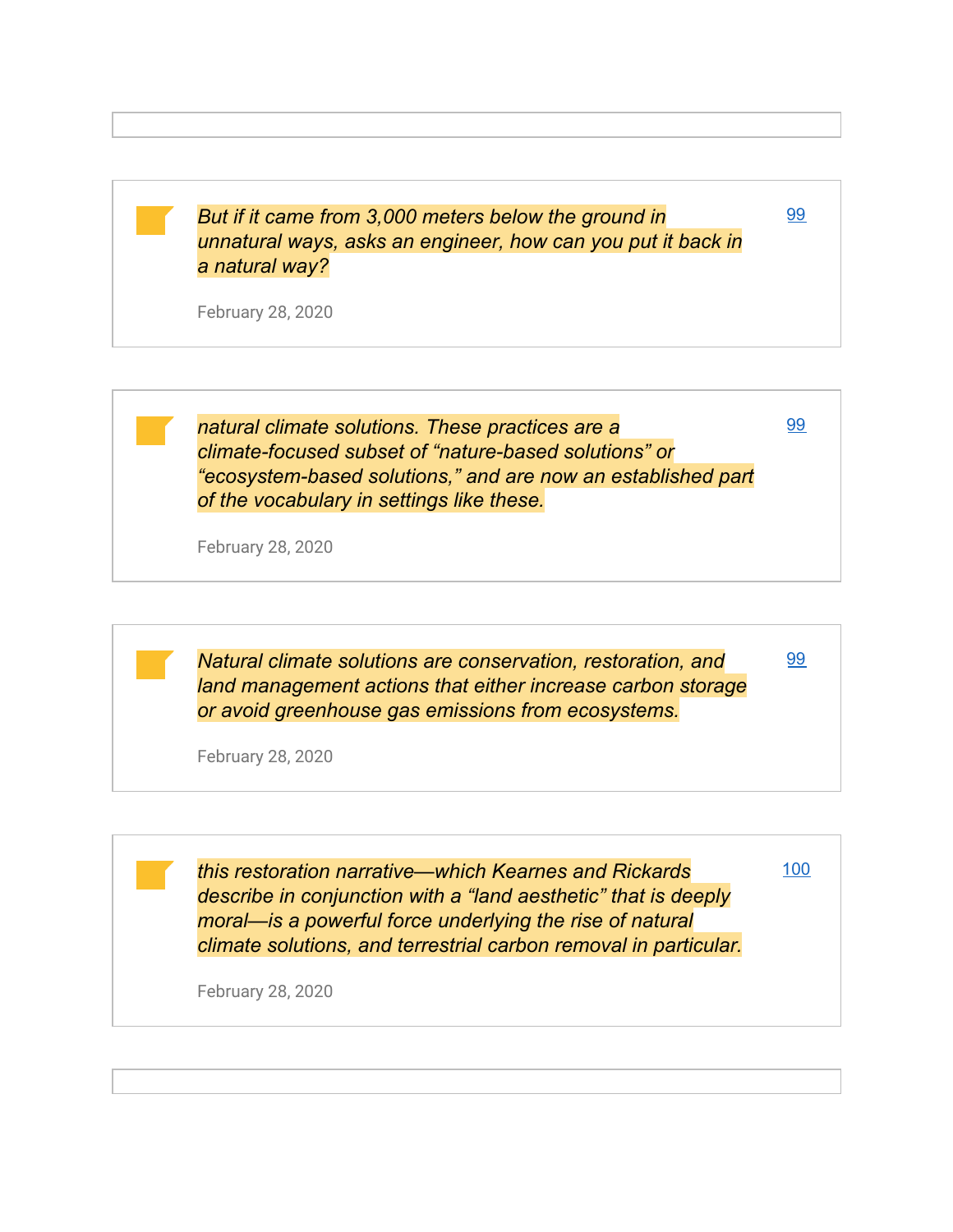*To be "sustainable" is more like rearranging the deck chairs on the Titanic. It doesn't do enough to move us beyond an extractive, degenerate relationship with nature. A regenerative approach is thus not about doing less harm, but about healing and restoration. His way of explaining it is with a regenerative spiral. Regeneration goes beyond just letting nature recuperate; it's about actively working to increase flourishing.* [103](http://play.google.com/books/reader?printsec=frontcover&output=reader&id=wAnCJQAAAEAJ&source=books-notes-export&pg=GBS.PA103.w.0.0.0.1.0.1)

February 28, 2020



February 29, 2020 [109](http://play.google.com/books/reader?printsec=frontcover&output=reader&id=wAnCJQAAAEAJ&source=books-notes-export&pg=GBS.PA109.w.0.0.0.0.1)

[109](http://play.google.com/books/reader?printsec=frontcover&output=reader&id=wAnCJQAAAEAJ&source=books-notes-export&pg=GBS.PA109.w.0.0.0.4)

*"Turns out that if you elevate the content in concrete with 8 percent to 12 percent biochar, it actually improves the quality of the concrete over what it had been with just sand,"*

February 29, 2020

| April 25, 2020 |  | <u>120</u> |
|----------------|--|------------|
|                |  |            |

# *Part II: Burial*

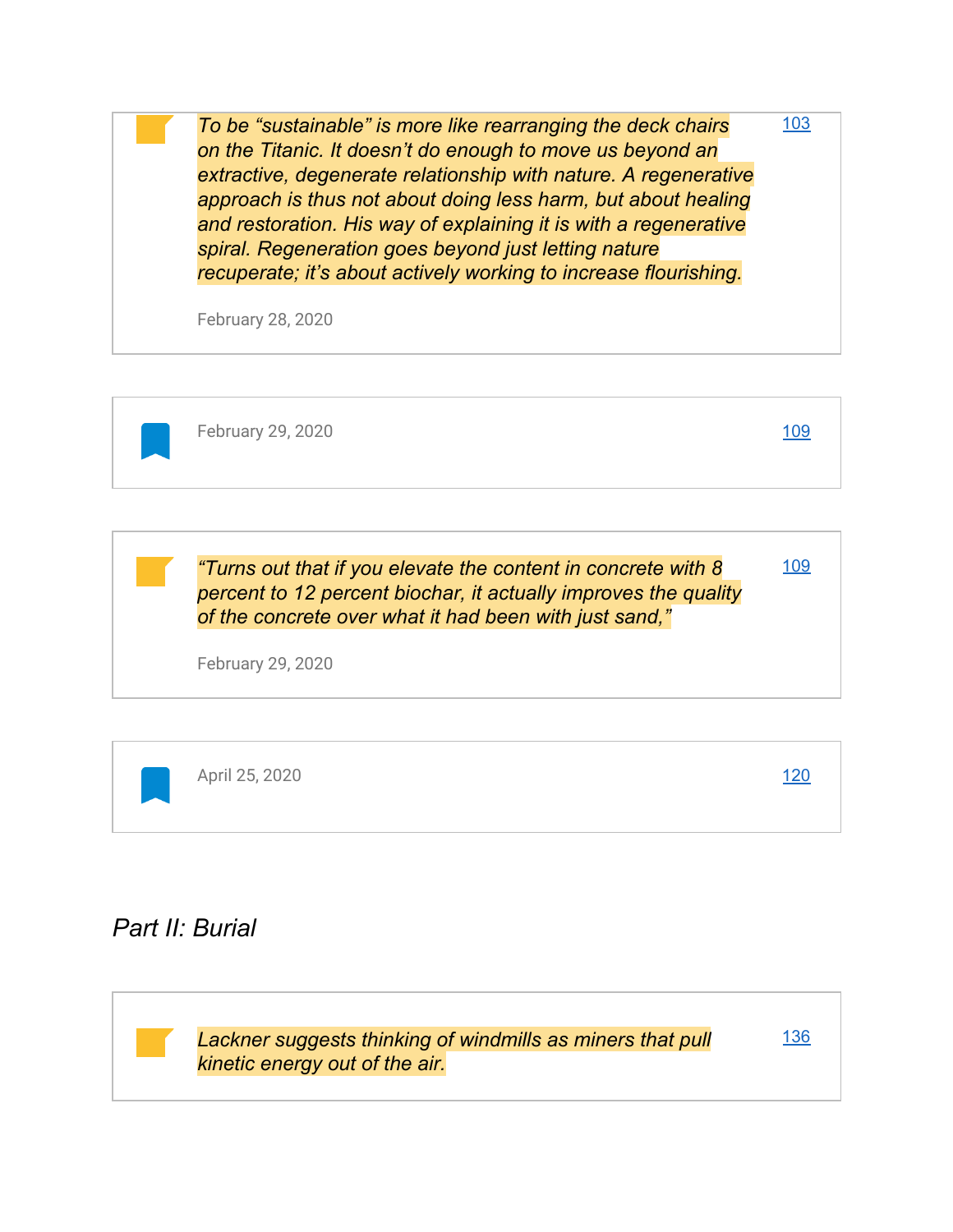April 26, 2020

*Even though CO 2 is dilute, it's relative—the CO 2 , by this measure, is seventy times as concentrated as wind energy.* April 26, 2020 [136](http://play.google.com/books/reader?printsec=frontcover&output=reader&id=wAnCJQAAAEAJ&source=books-notes-export&pg=GBS.PA136.w.0.0.0.2)



*"I got the final number," the man said, looking up from his tablet. "These units captured 406,781,200 tons of carbon over their operational cycle. That's almost all of Texas's emissions from the year 1980."*

[148](http://play.google.com/books/reader?printsec=frontcover&output=reader&id=wAnCJQAAAEAJ&source=books-notes-export&pg=GBS.PA148.w.0.0.0.1)

April 26, 2020

# *Part III: The After-Zero Society*

*Many tenets of degrowth encompass what I think a best-case scenario of carbon removal would look like: directing innovation toward conviviality, frugality, and also justice. As Kallis sees it, "sustainable degrowth denotes an intentional process of a smooth and 'prosperous way down,' through a range of social, environmental, and economic policies and* [168](http://play.google.com/books/reader?printsec=frontcover&output=reader&id=wAnCJQAAAEAJ&source=books-notes-export&pg=GBS.PA168)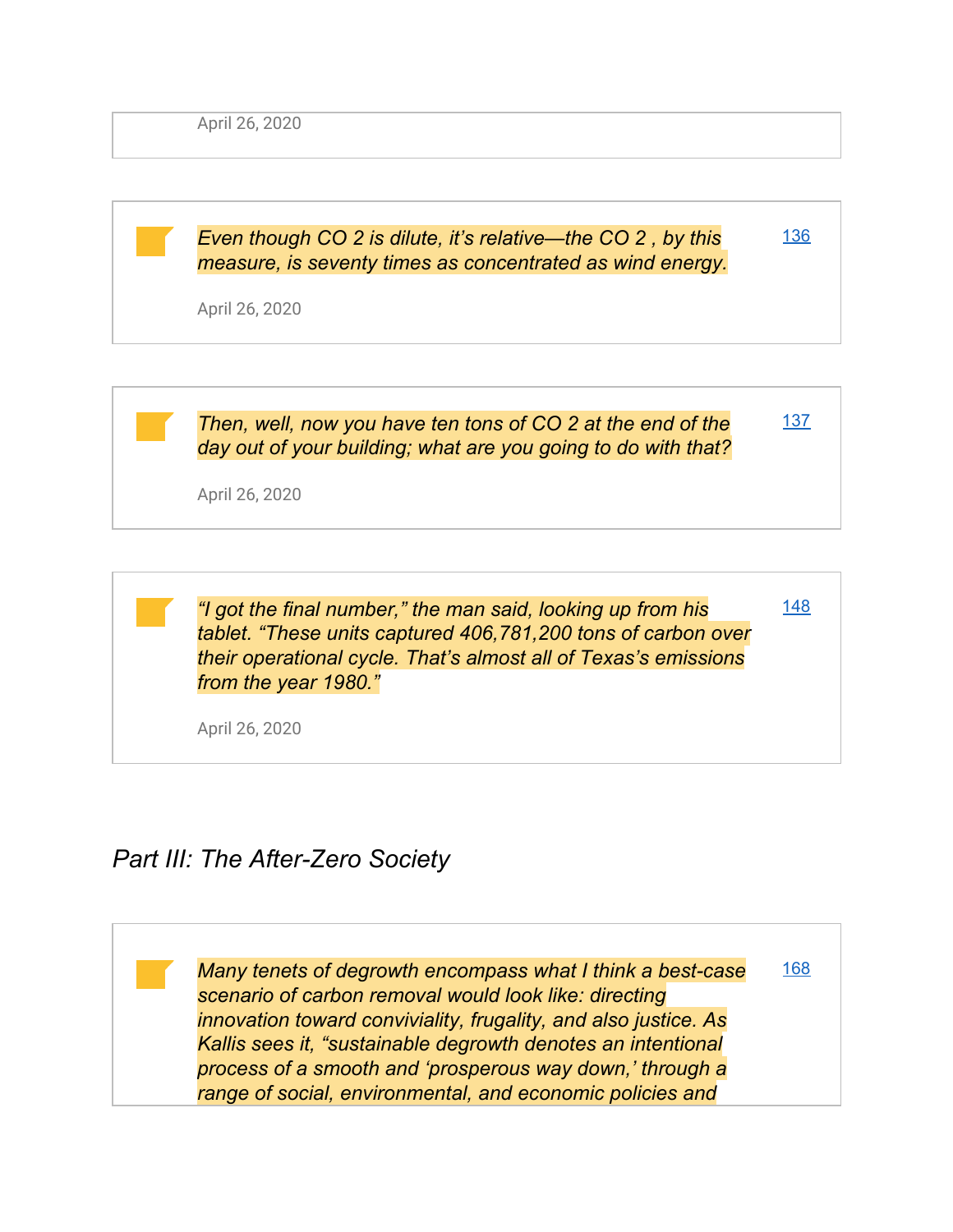*institutions, orchestrated to guarantee that while production and consumption decline, human welfare improves and is more equally distributed." 5 The "way down" dovetails with the narrative of removing emissions. Some of the proposals Kallis sets out in his book In Defense of Degrowth include basic and maximum income, green tax reform, cessation of subsidies for pollution and reallocation of these funds toward clean production, support for a solidarity society, optimization of the use of buildings, and abolition of the use of GDP as an indicator of economic progress. Many of these would enable carbon removal at scale.*

May 31, 2020

*What about a democratically controlled industrial technology that doesn't exist to "conquer" nature?*

[168](http://play.google.com/books/reader?printsec=frontcover&output=reader&id=wAnCJQAAAEAJ&source=books-notes-export&pg=GBS.PA168.w.0.0.0.4)

July 3, 2020

*There are tremendous opportunities for rural communities to benefit from carbon removal practices based in cultivation and burial. On the cultivation side, carbon removal policy could provide economic opportunities for farmers who take up regenerative agriculture. Public awareness and support from urban food consumers and taxpayers is crucial to bridge this gap between targets and reality, but so is demand from rural areas for subsidy redirection. On the infrastructure side, building out infrastructure and operations for carbon capture and storage with direct air capture or bioenergy would offer jobs with a similar skill set to those in the oil and gas industry, provided an effort were made to retrain workers into this field. Enhanced mineral weathering of mine tailings for fertilizer would offer mining and transport jobs. Connecting with unions and workers would be key here, and carbon removal could become part of a just transition away from fossil fuels. In any* [178](http://play.google.com/books/reader?printsec=frontcover&output=reader&id=wAnCJQAAAEAJ&source=books-notes-export&pg=GBS.PA178.w.0.0.0.3)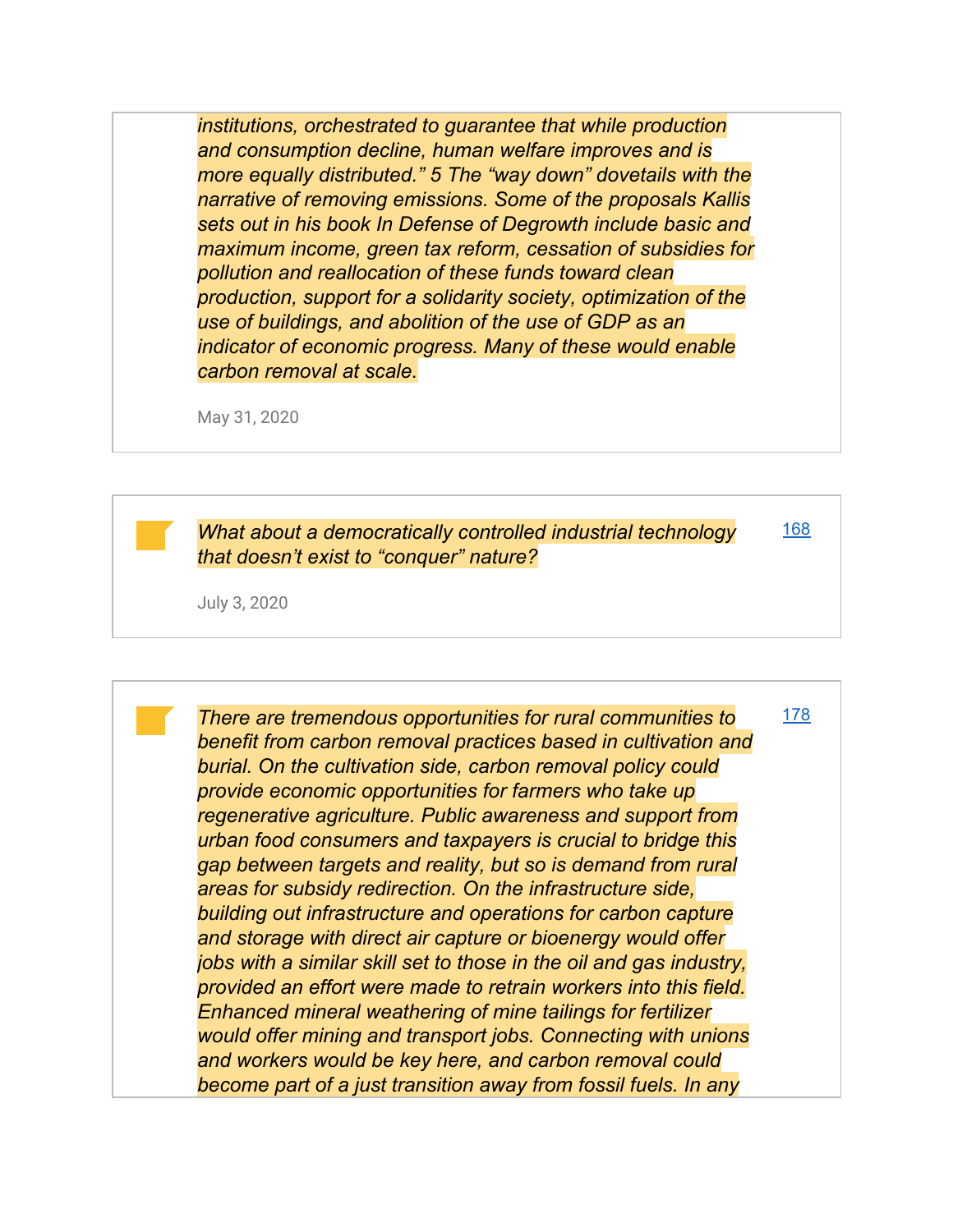*case, carbon removal would be more likely to succeed and actually reach net-negative emissions if it emerged in dialogue with what rural communities need.There's*

July 8, 2020



|              | here: Is this work a burden, or is it a privilege?It |  |
|--------------|------------------------------------------------------|--|
| July 8, 2020 |                                                      |  |

*Affective labor, in contrast to alienated labor, writes Singh, involves self-expression; its ideal is a craftsman or artist, who expresses their inner self and gives to society as a whole. It can't be separated from the person doing it. The relationship between the person and the object of labor is crucial.*

[180](http://play.google.com/books/reader?printsec=frontcover&output=reader&id=wAnCJQAAAEAJ&source=books-notes-export&pg=GBS.PA180.w.0.0.0.1)

July 8, 2020

*What work can't be done by a computer without me?" Their answers: pursue design and creative thinking, provide a big-picture perspective, interrogate and synthesize multiple systems and results, elicit information, persuade humans to take actions, and deal with exceptions to rules—among others.They* [193](http://play.google.com/books/reader?printsec=frontcover&output=reader&id=wAnCJQAAAEAJ&source=books-notes-export&pg=GBS.PA193.w.0.0.0.2)

July 8, 2020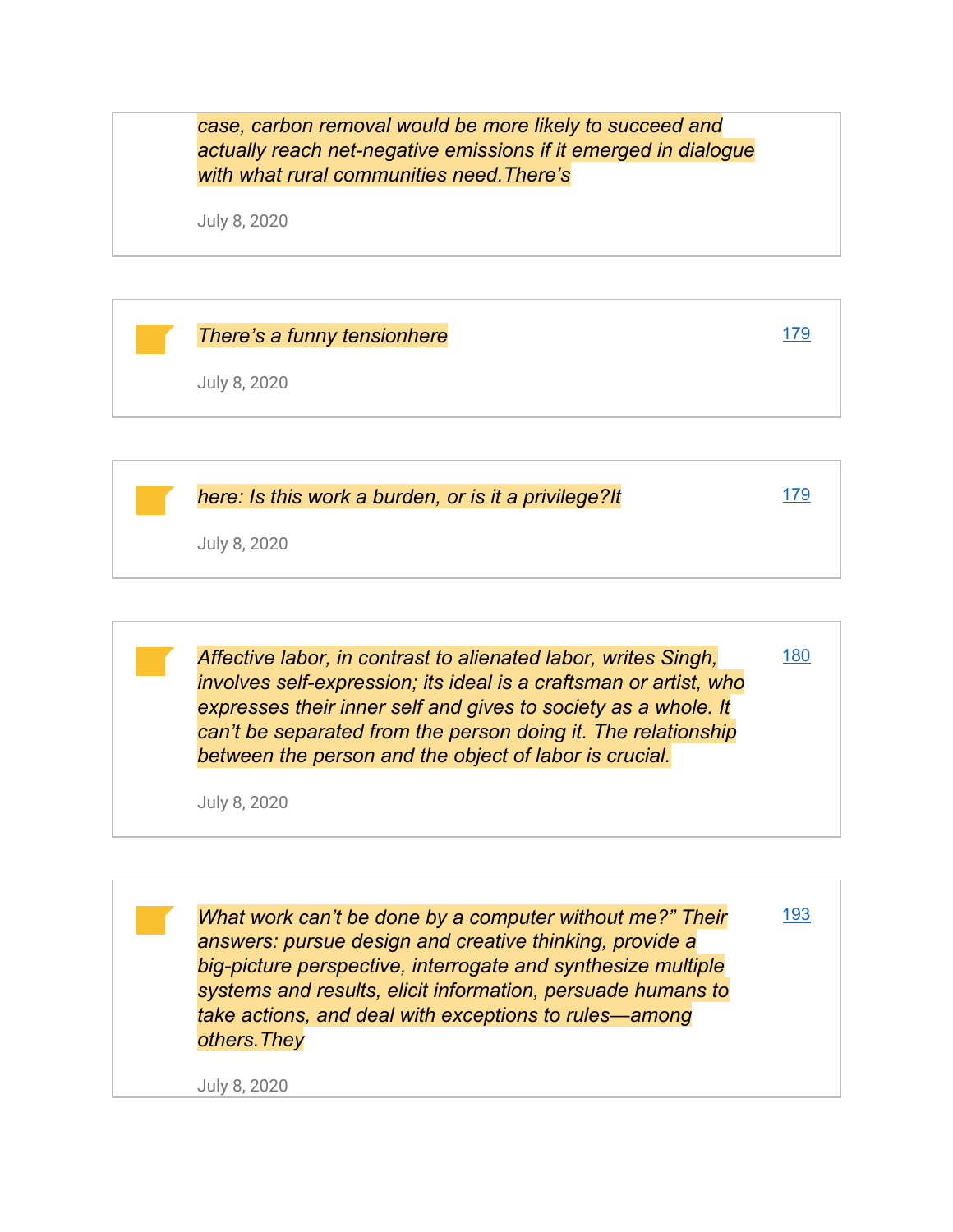*They point to the increased value of traits like empathy, humor, ethics, integrity, taste, vision, and the ability to inspire*

July 8, 2020

*Yet this wish is in tension with the demands of the task at hand: the removal of gigatons of carbon. Are these going to be artisan jobs, performed by practitioners of a craft—as opposed to "remotely done power and glory"? Or does the scalability requirement demand remote control and configuration, orchestration? In the end, there will have to be serious engagement by the state.*

July 8, 2020

*Let's continue to imagine a world that has embarked upon carbon removal for climate restoration, and consider what they had to learn and unlearn to get there. In the following thought-experiment, I identify ten key capacities to build during early formal education, which might make realization of a carbon removal society more possible*

July 8, 2020

July 8, 2020 [209](http://play.google.com/books/reader?printsec=frontcover&output=reader&id=wAnCJQAAAEAJ&source=books-notes-export&pg=GBS.PA209)

[205](http://play.google.com/books/reader?printsec=frontcover&output=reader&id=wAnCJQAAAEAJ&source=books-notes-export&pg=GBS.PA205.w.0.0.0.1)

[193](http://play.google.com/books/reader?printsec=frontcover&output=reader&id=wAnCJQAAAEAJ&source=books-notes-export&pg=GBS.PA193.w.0.0.0.2)

[196](http://play.google.com/books/reader?printsec=frontcover&output=reader&id=wAnCJQAAAEAJ&source=books-notes-export&pg=GBS.PA196.w.0.0.0.3.0.1)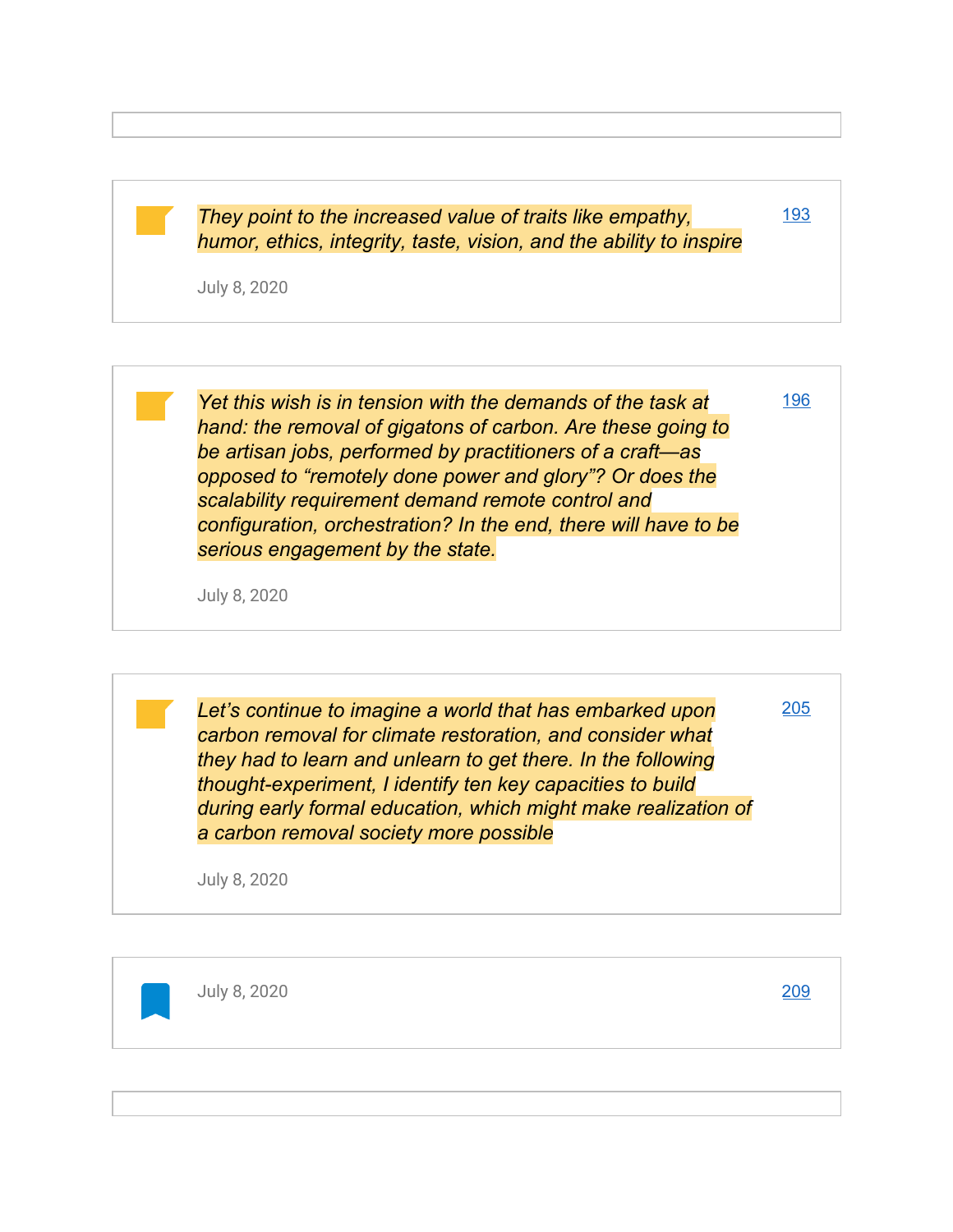*If oil prices were back up to one hundred dollars a barrel, the 1.7 trillion barrels of oil in reserves add up to \$170 trillion of unburnable carbon—two years of global GDP*

[210](http://play.google.com/books/reader?printsec=frontcover&output=reader&id=wAnCJQAAAEAJ&source=books-notes-export&pg=GBS.PA210.w.0.0.0.3.0.1)

[215](http://play.google.com/books/reader?printsec=frontcover&output=reader&id=wAnCJQAAAEAJ&source=books-notes-export&pg=GBS.PA215.w.0.0.0.4)

[216](http://play.google.com/books/reader?printsec=frontcover&output=reader&id=wAnCJQAAAEAJ&source=books-notes-export&pg=GBS.PA216.w.0.0.0.3)

July 10, 2020

*They are the ones that have developed and pioneered this technology—with heavy government subsidies and investment, of course. It'll be: Everyone knows climate change is bad; the international agreements aren't strong enough and aren't achieving enough; this carbon needs to be removed; and we're the only ones with the expertise, know-how, and get-things-done spirit to accomplish it.*

August 4, 2020

*We need to organize an alternative narrative about how we think carbon removal should proceed, before the line that "there is no alternative" to the vision set out by the fossil fuel companies rears its ugly head. The longer we wait, the more entrenched their vision will be.*

August 4, 2020

*We need Blockadia—it's helped transform the scene to the point where OPEC appears to be under siege. But for handling carbon removal, we also need a resistance that is more than reactive. We have to move from reflexive opposition of new technologies toward shaping them in line with our demands and alternative visions. To realize a just form of carbon removal, we need to challenge fossil fuel extraction differently—to take the question of what will happen to these companies head-on, and transform them ourselves.* [219](http://play.google.com/books/reader?printsec=frontcover&output=reader&id=wAnCJQAAAEAJ&source=books-notes-export&pg=GBS.PA219.w.0.0.0.1)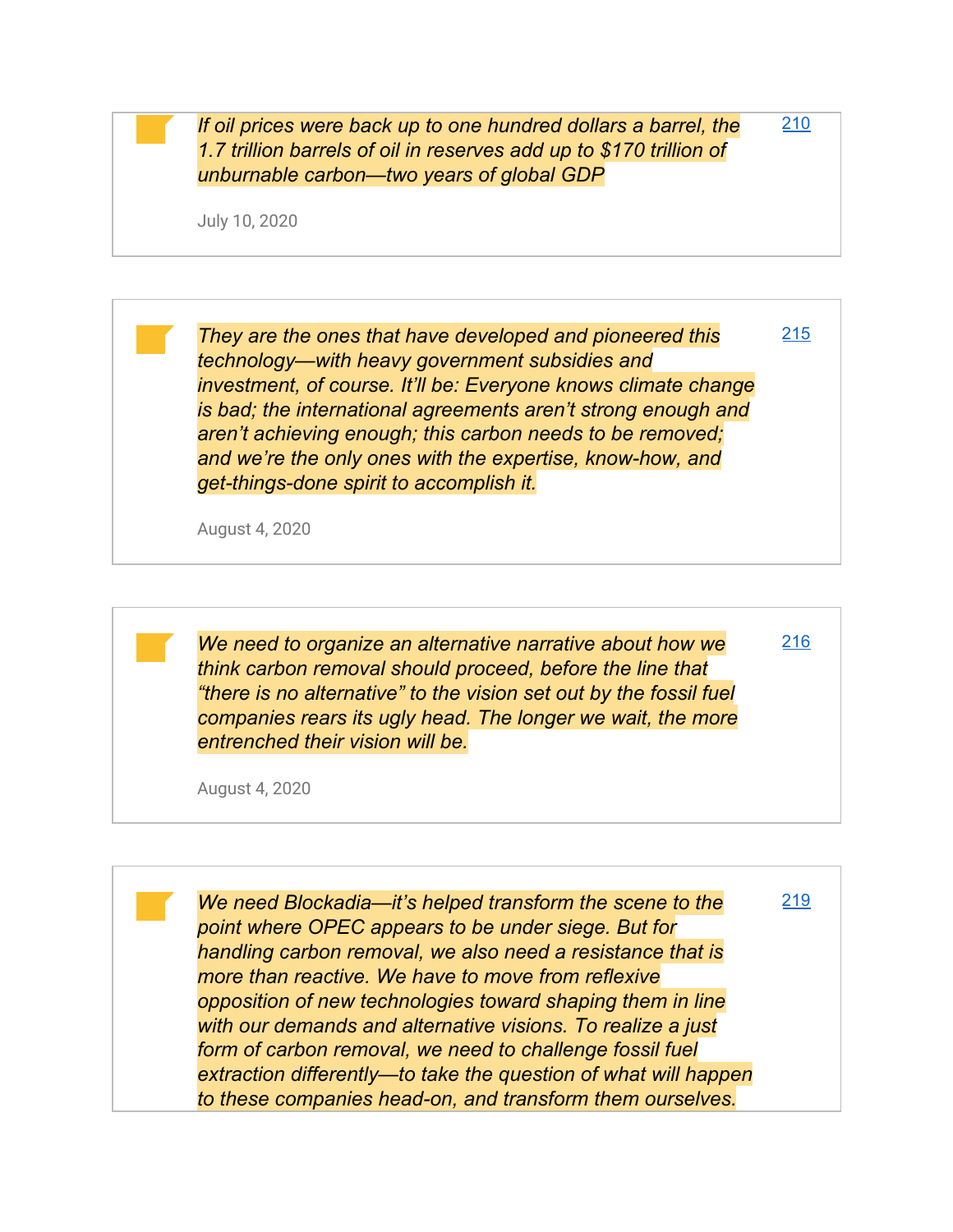August 4, 2020

# *Part IV: Buying Time*

*Looking at solar geoengineering as an algorithm allows us to draw from the emerging literature on "algorithmic governance," which questions how algorithms are used to make decisions that pattern an increasing number of aspects of our lives. One key issue is about transparency and the black-boxing of algorithms: How can a geoengineering system be designed for openness and "algorithmic accountability"—that is, explainability in real time?* [237](http://play.google.com/books/reader?printsec=frontcover&output=reader&id=wAnCJQAAAEAJ&source=books-notes-export&pg=GBS.PA237)

August 4, 2020



*geoengineering discourses isolate geoengineering as a topic and only add in colonialism, capitalist exploitation, imperialism and other forms of domination later as governance challenges or stakeholders' values or views that must be understood and weighed* [259](http://play.google.com/books/reader?printsec=frontcover&output=reader&id=wAnCJQAAAEAJ&source=books-notes-export&pg=GBS.PA259.w.0.0.0.2)

September 5, 2020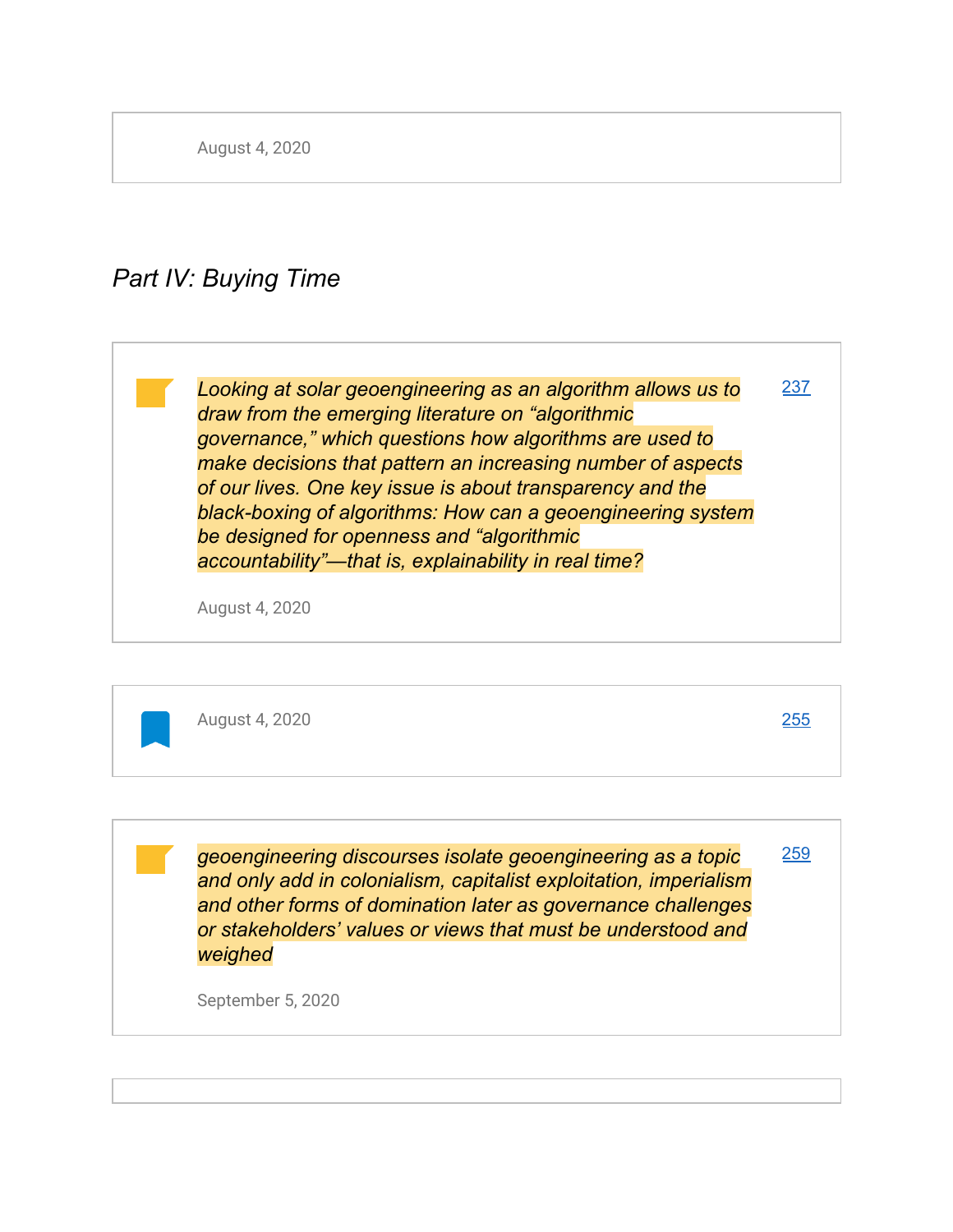*Rather, reparation ecology is a way to see both history and the future: "Redistributing care, land, and work so that everyone has a chance to contribute to the improvement of their lives and to that of the ecology around them can undo the violence of abstraction that capitalism makes us perform every day." With a similar focus on re-words, feminist science and technology theorist Donna Haraway suggests that our job "is to make the Anthropocene as short/thin as possible and to cultivate with each other in every way imaginable epochs to come that can replenish refuge." 5 She writes about replenishing refuges, about recuperation and recomposition—but describes these as partial, and stipulates that they "must include mourning irreversible losses."* [260](http://play.google.com/books/reader?printsec=frontcover&output=reader&id=wAnCJQAAAEAJ&source=books-notes-export&pg=GBS.PA260.w.0.0.0.2.0.1)

January 24, 2021

*indigenous self-determination lies in the autonomy to remain unreconciled.* [261](http://play.google.com/books/reader?printsec=frontcover&output=reader&id=wAnCJQAAAEAJ&source=books-notes-export&pg=GBS.PA261.w.0.0.0.2.0.1)

January 24, 2021

*One could make a tunnel in the bedrock*

[263](http://play.google.com/books/reader?printsec=frontcover&output=reader&id=wAnCJQAAAEAJ&source=books-notes-export&pg=GBS.PA263.w.0.0.0.4)

January 24, 2021

*Managing collapse implies softening deep losses. Indeed, reckoning with geoengineering in all its forms means coming to terms with loss; to explore what it means to "live in the ruins," in anthropologist Anna Tsing's phrase. Solar geoengineering comes as a shock to people who are attached to the idea of wilderness, who don't currently feel as if they are living in the ruins, and who haven't yet come to terms with the losses being experienced.* [265](http://play.google.com/books/reader?printsec=frontcover&output=reader&id=wAnCJQAAAEAJ&source=books-notes-export&pg=GBS.PA265.w.0.0.0.4)